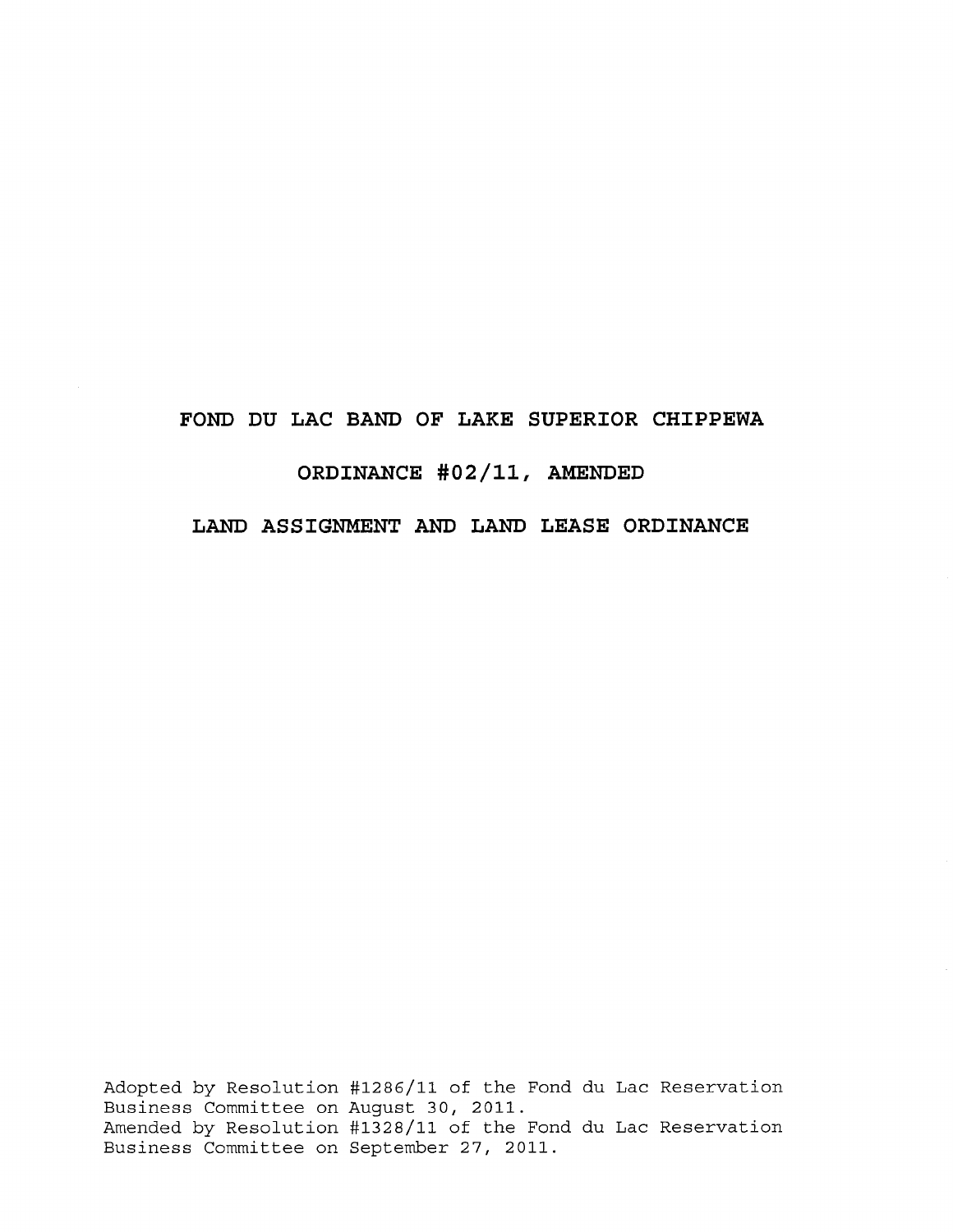# **TABLE OF CONTENTS**

|           | CHAPTER 1 AUTHORITY, FINDINGS, PURPOSE 1    |
|-----------|---------------------------------------------|
| CHAPTER 2 | DEFINITIONS AND GENERAL PROVISIONS 3        |
| CHAPTER 3 | LAND ASSIGNMENTS 7                          |
| CHAPTER 4 | LAND LEASES 10                              |
| CHAPTER 5 | RECORDING OF ASSIGNMENTS AND LEASES 12      |
| CHAPTER 6 | EFFECTIVE DATE, AMENDMENTS, SEVERABILITY 13 |
|           | CERTIFICATION 13                            |

 $\sim$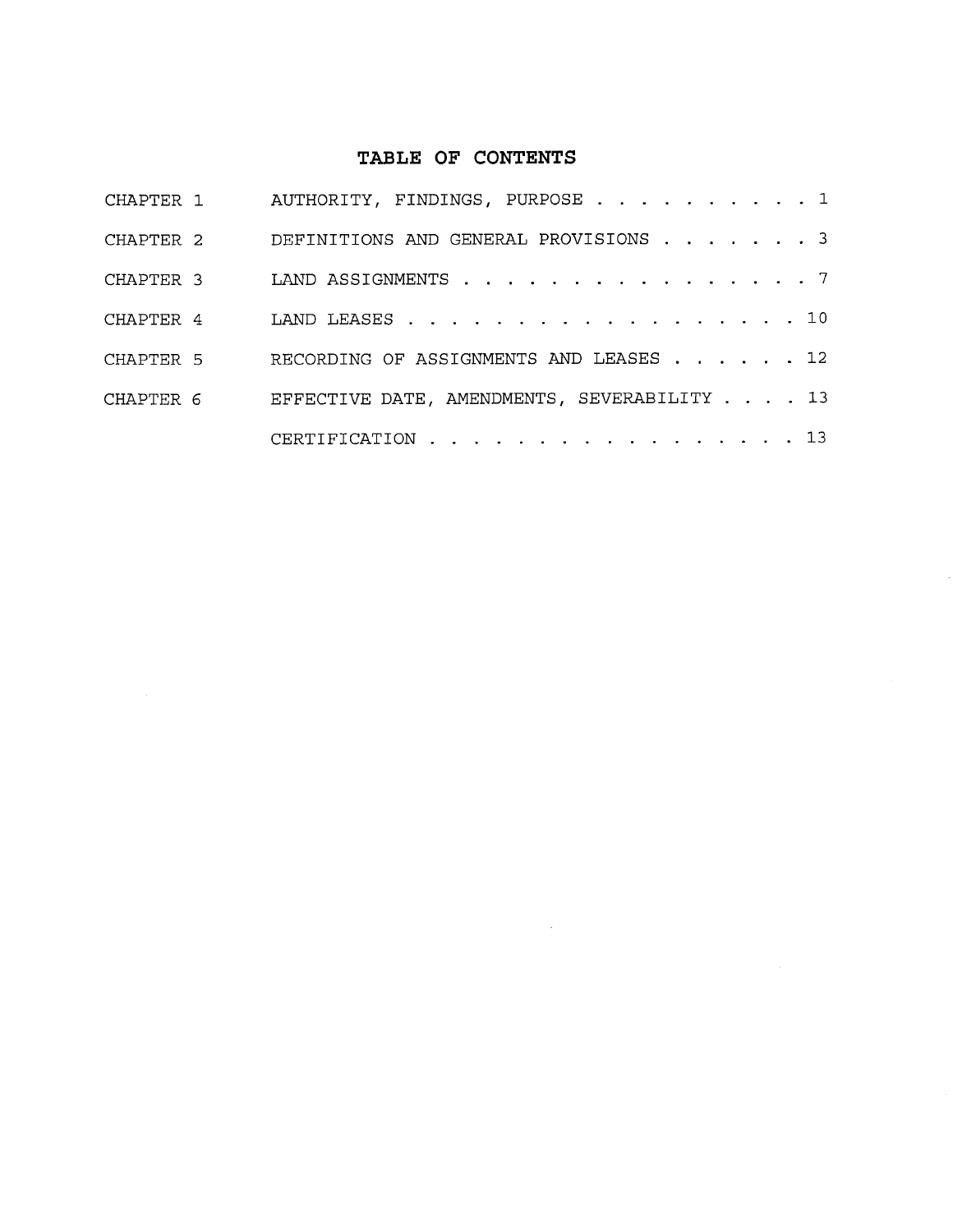#### **FOND DU LAC BAND OF LAKE SUPERIOR CHIPPEWA**

#### **ORDINANCE #02/11, AMENDED**

#### **LAND ASSIGNMENT AND LAND LEASE ORDINANCE**

# **CHAPTER 1 AUTHORITY, FINDINGS AND PURPOSES**

#### **Section 101 Authority**

This Ordinance is enacted by the Fond du Lac Reservation Business Committee pursuant to the inherent sovereign authority of the Fond du Lac Band of Lake Superior Chippewa, as reserved under the Treaty of LaPointe, 10 Stat. 1109, and as recognized under Section 16 of the Indian Reorganization Act, 25 U.S.C. § 476; Article VI of the Revised Constitution of the Minnesota Chippewa Tribe; and under the common law of the United States.

## **Section 102 Findings and Purposes**

The Fond du Lac Reservation Business Committee finds that a Land Assignment and Land Lease Ordinance is necessary to maximize the Band's control over Band lands and to promote the efficient and fair allocation of land use opportunities for Band members. The purposes of this Ordinance are accordingly:

- (a) To establish uniform policies and procedures for the use, assignment, and lease of Band lands;
- (b) To promote the efficient use of Band lands and land-based resources;
- (c) To minimize interference by the Bureau of Indian Affairs with the Band's use of its own resources;
- (d) To promote home ownership and access to credit for Band members;
- (e) To ensure that interests in Band lands can be easily identified; and
- (f) To protect the Band's long-term interests in its lands.

1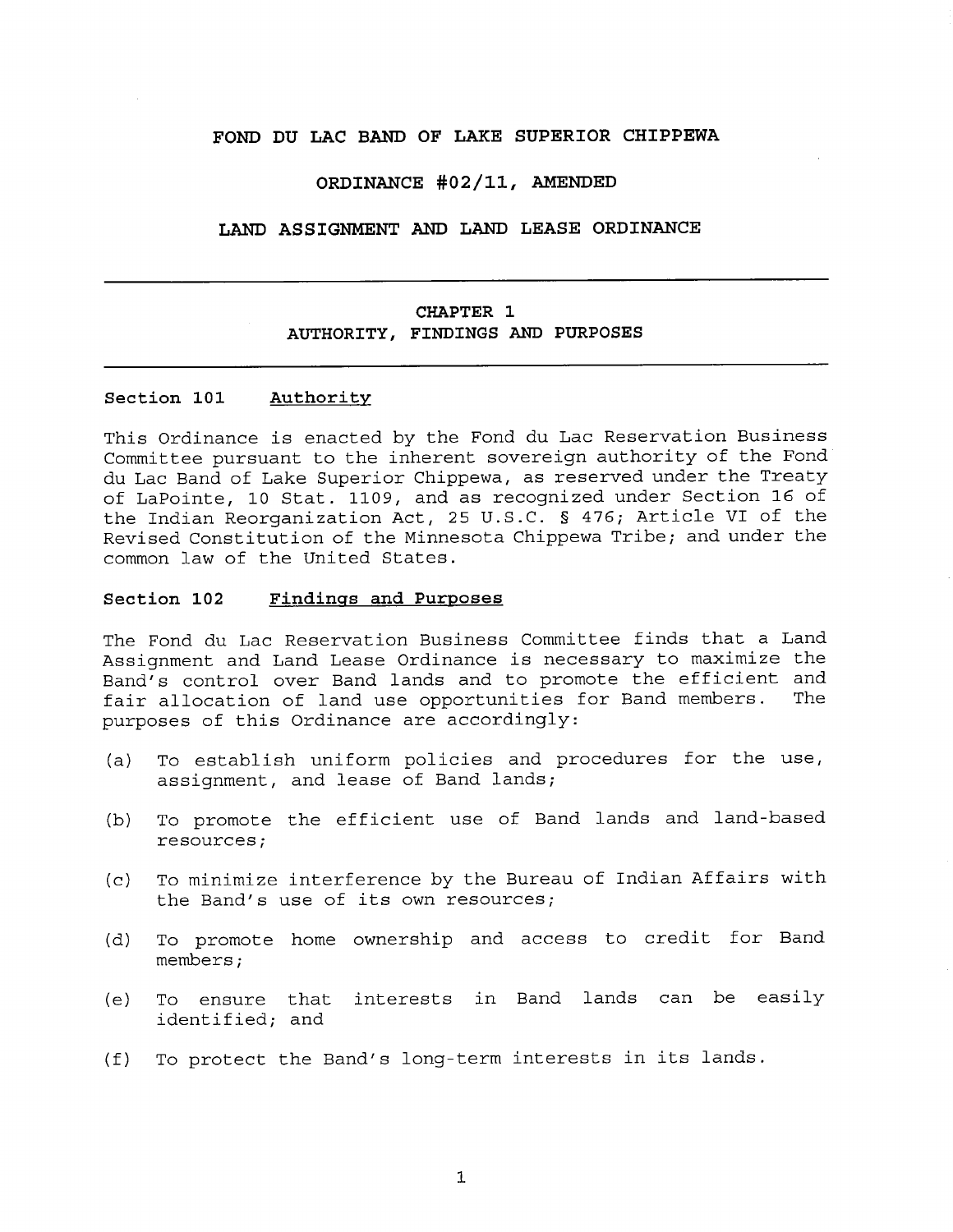#### **Section 103 Reservation of Rights**

The Reservation Business Committee reserves the right to amend or repeal all or any part of this Ordinance at any time. There shall be no vested private right of any kind created by this Ordinance. All the rights, privileges, or immunities conferred by this Ordinance or by acts done pursuant thereto shall exist subject to the powers of the Fond du Lac Band. Nothing in this Ordinance shall be construed to constitute a waiver of the sovereign immunity of the Fond du Lac Band or a consent to jurisdiction by any government or forum not expressly authorized to exercise jurisdiction under this Ordinance.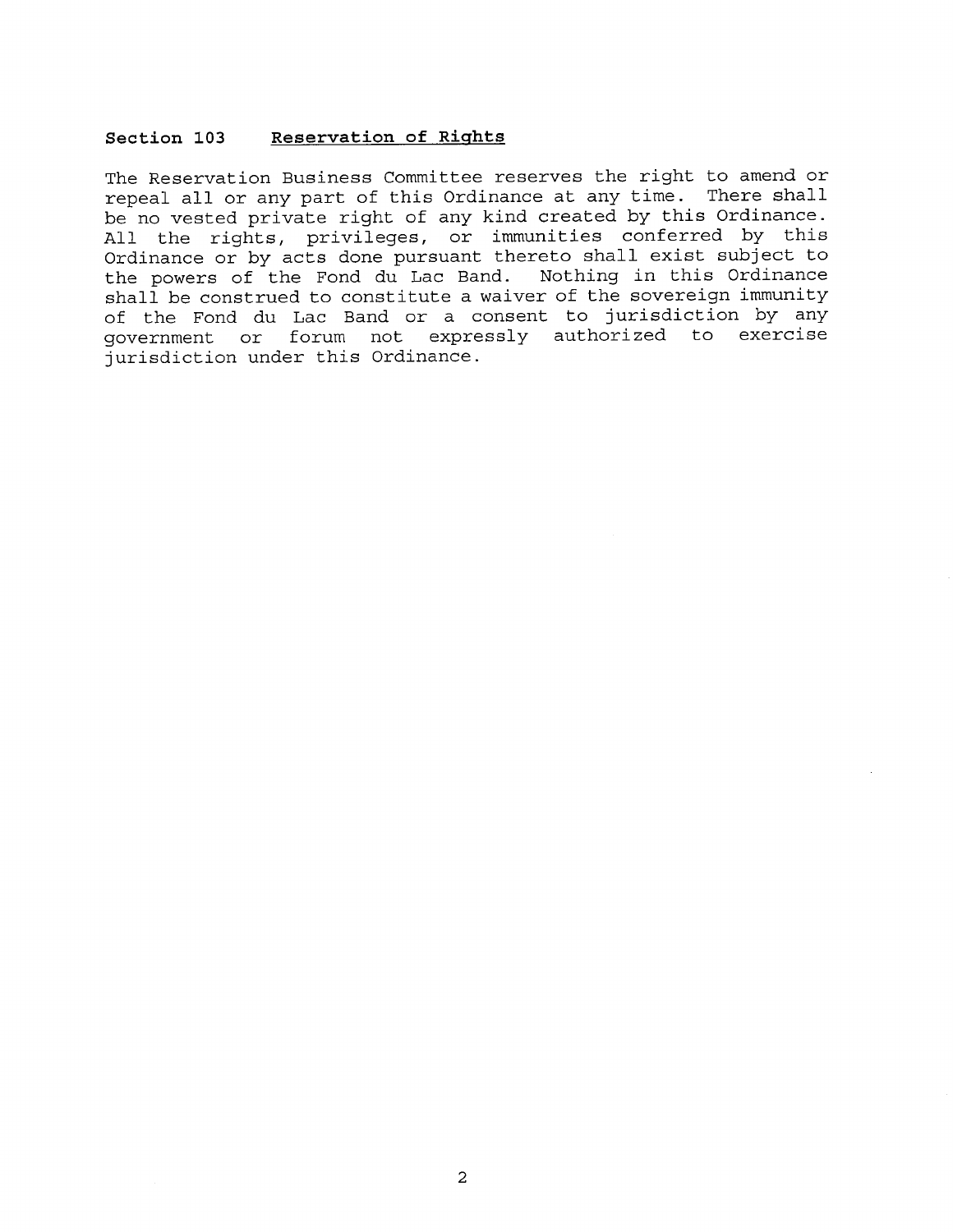## **CHAPTER 2 DEFINITIONS AND GENERAL PROVISIONS**

#### **Section 201 Definitions**

For the purposes of this Ordinance, the following definitions shall apply:

- **(a) "Agricultural purposes"** means the purposes of farming, haying, raising livestock, or similar agricultural uses.
- **(b) "Allotted land"** means land or interests in lands the title to which is held, for any individual Indian, in trust by the United States or is subject to restriction against alienation imposed by the United States.
- **(c) "Allottee"** means any individual Indian for whom land or an interest in land is held in trust by the United States or who holds title subject to restriction against alienation imposed by the United States.
- **(d) "Assigned land"** means the land that a land assignment gives the assignee the right to use.
- **(e) "Assignee"** means the holder of a land assignment.
- **(f) "Band"** means the Fond du Lac Band of Lake Superior Chippewa.
- **(g) "Band lands"** means, for the purposes of this Ordinance:
	- (8) Any trust land held for the benefit of the Band or its members;
	- (9) Any trust land held for the benefit of the Minnesota Chippewa Tribe or its members which lies within the boundaries of the Fond du Lac Reservation;
	- (10) Any allotted lands in which the Band has an interest; and
	- (11) Any lands which are held in fee by the Fond du Lac Band or any political subdivision of the Band.
- (1) **"Band member"** means an enrolled member of the Fond du Lac Band of Lake Superior Chippewa.
- (m) **"BIA"** means the Bureau of Indian Affairs within the United States Department of the Interior.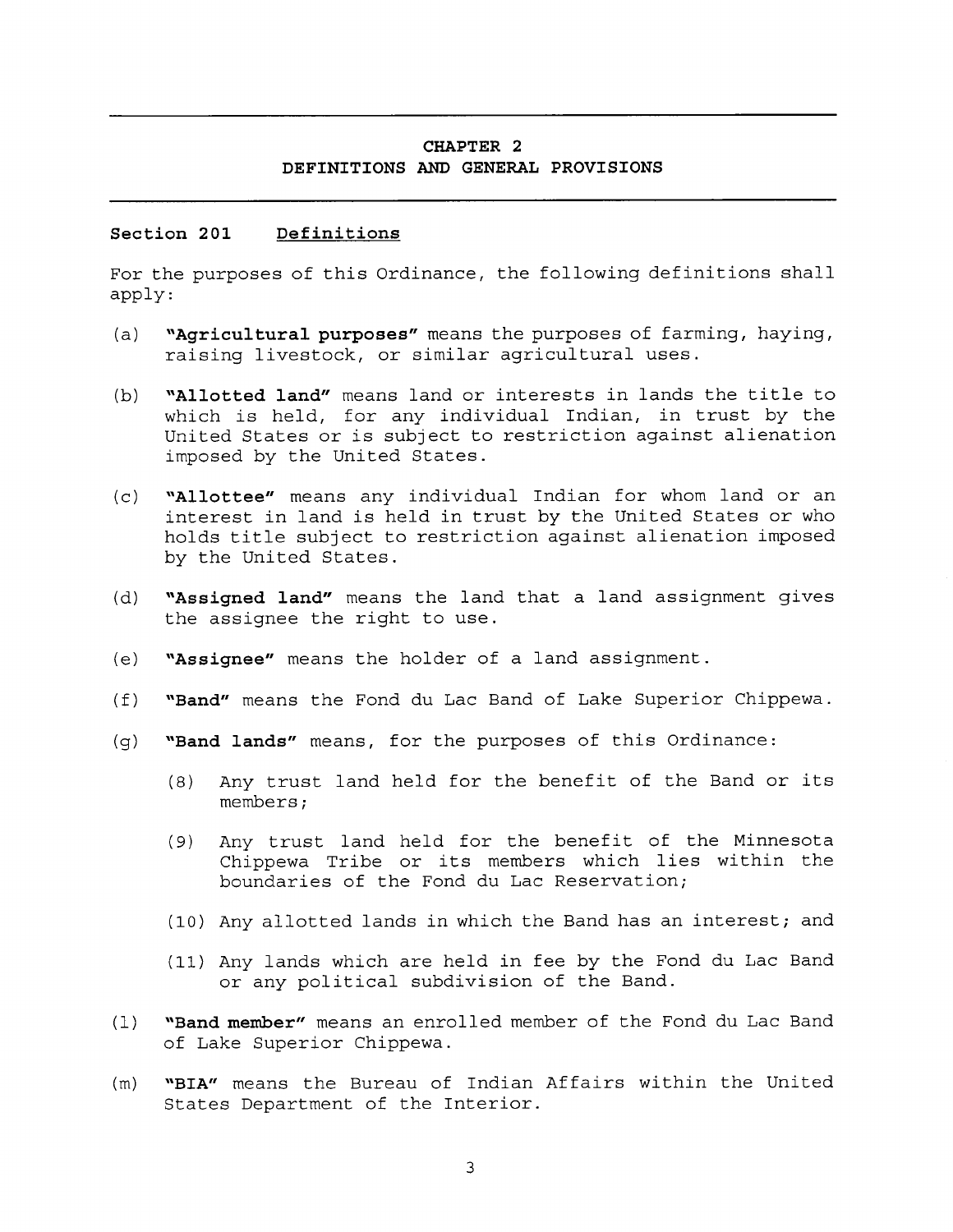- **(n) "Commercial purposes"** means the purposes of business, forprofit organizations, or nonprofit organizations.
- **(o) "Fee land"** means lands held by the owner in fee simple and not in trust.
- **(p) "Governmental purposes"** means the purposes of delivering government services by the Band or conducting Band governmental functions.
- **(q) "Land assignment"** means a formal right to use Band lands subject to the conditions set forth in this Ordinance.
- **(r) "Lease"** means a written contract, other than a land assignment, between landowners and a lessee, whereby the lessee is granted a right to possession of land, for a specified purpose and duration.
- **(s) "Leased land"** means the land that a lease gives the lessee the right to use.
- **(t) "Lessee"** means the holder of a land lease.
- **(u) "Livestock"** means those animals commonly associated with a farm or performing work in an agricultural setting. Such animals include members of the equestrian family (horses, mules), bovine family (cows, bulls), sheep, poultry (chickens, turkeys), fowl (ducks, geese), swine (including farm pigs and Vietnamese pot-bellied pigs), goats, and other animals typically associated with a farm, ranch, or stable.
- **(v) "Recreational purposes"** means the purposes of camping, fishing, hunting, ATV use, snowmobile use, constructing and maintaining seasonal dwellings (such as cabins and hunting shacks), or similar recreational uses. If land contains a year-round dwelling, the land cannot be designated for recreational purposes. If land is designated for recreational purposes, a year-round dwelling cannot be built on the land and any existing seasonal dwelling cannot be converted into a year-round dwelling.
- **(w) "Reservation"** means the Fond du Lac Indian Reservation.
- **(x) "Reservation Business Committee"** means the duly elected governing body of the Band.
- **(y) "Residential purposes"** means the purposes of constructing or maintaining a residential house which the assignee or lessee will use as his or her primary residence.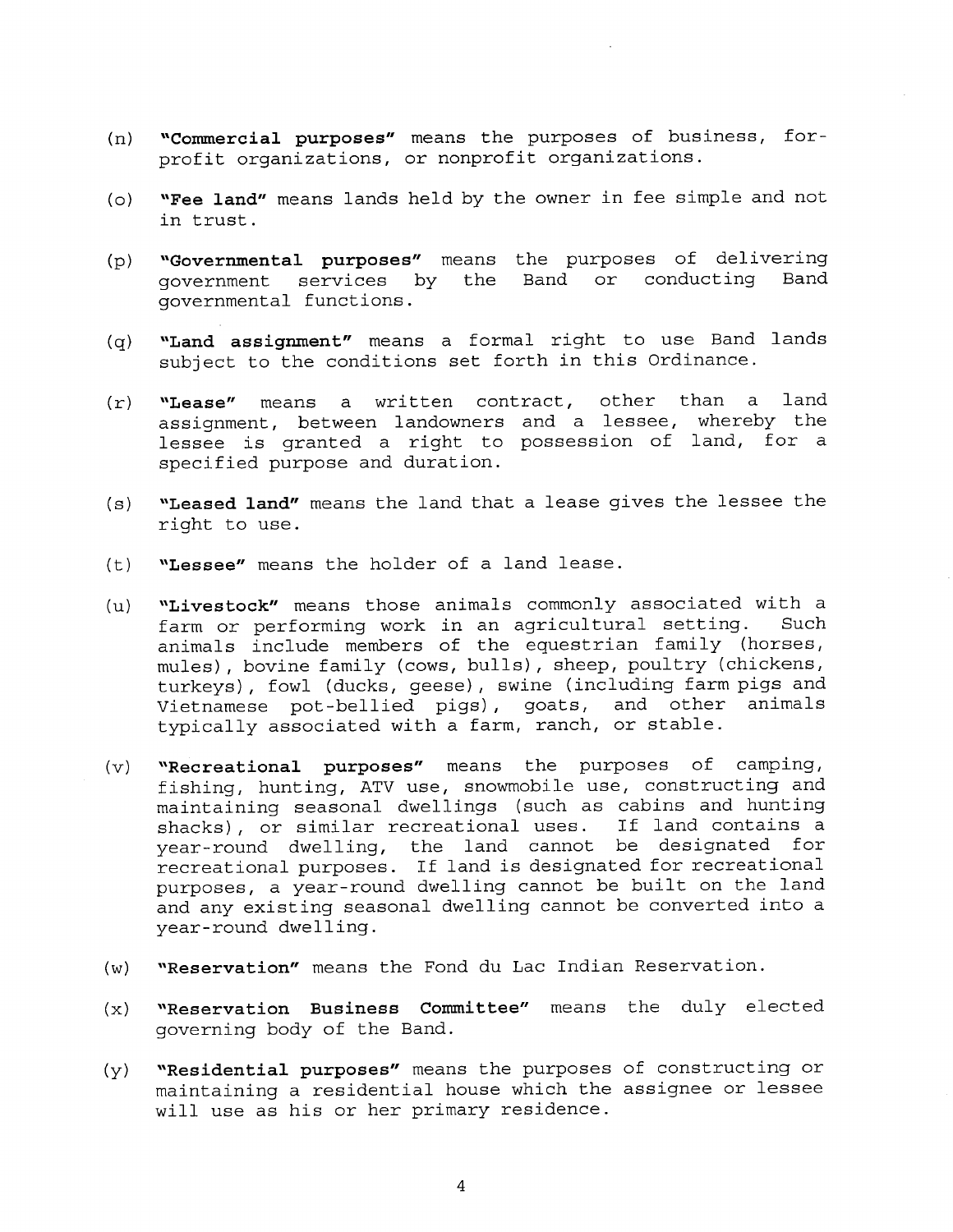**(z) "Trust land"** means land held in trust by the United States government for the benefit of an Indian tribe or its members.

#### **Section 202 Prior Leases and Assignments**

This Ordinance shall apply to leases and land assignments made on or after the effective date of this Ordinance. Leases and land assignments made prior to the effective date shall remain valid and need not be modified.

#### **Section 203 Permits**

This Ordinance shall not apply to land use permits. Nothing in this Ordinance shall be construed as limiting the Band's ability to grant permission for the short-term use of Band lands provided that such permission is revocable at will by the Reservation Business Committee.

#### **Section 204 Other Land Ordinances**

This Ordinance shall complement and shall be construed to be consistent with the Band's other land ordinances, including the Land Use Ordinance, FDL Ordinance #02/07.

#### **Section 205 Livestock Prohibitions**

The provisions of every land assignment and lease shall state whether livestock may be kept on the land. No livestock may be kept on land assigned or leased for residential or recreational purposes.

#### **Section 206 Timber Cutting Permits**

The provisions of every land assignment and lease shall state that a timber cutting permit is required before timber may be cut on the assigned land or leased land. Cutting timber without a permit shall be grounds for termination of the land assignment or lease.

## **Section 207 Encroachment onto Neighboring Property**

The provisions of every land assignment and lease shall state that encroachment onto neighboring property or ongoing trespass onto neighboring property shall be grounds for termination of the land assignment or lease.

# **Section 208 Allocation of Future Land Assignments and Leases for Residential Purposes**

If an individual has an existing land assignment or lease for housing or residential purposes, that person shall be ineligible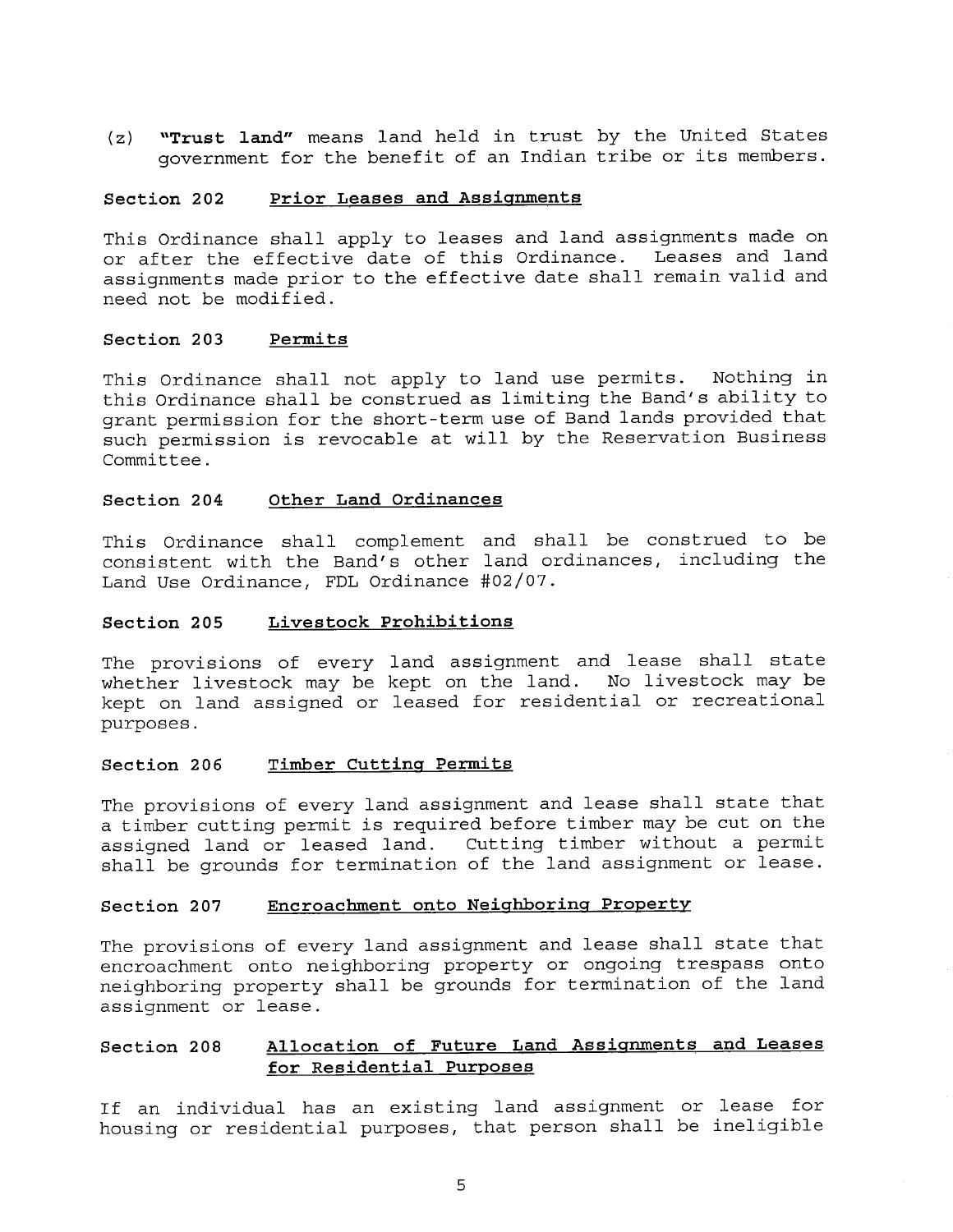for another land assignment or lease for housing or residential purposes.

This Section shall not be construed as limiting the ability of an individual to obtain a new land assignment or lease after a previous land assignment or lease is terminated. The requirements of this Section shall be satisfied if the grant of the new land assignment or lease is made conditional on the current land assignment or lease being terminated within 90 days, if no construction is required for the intended use, or within 1 year, if construction is required.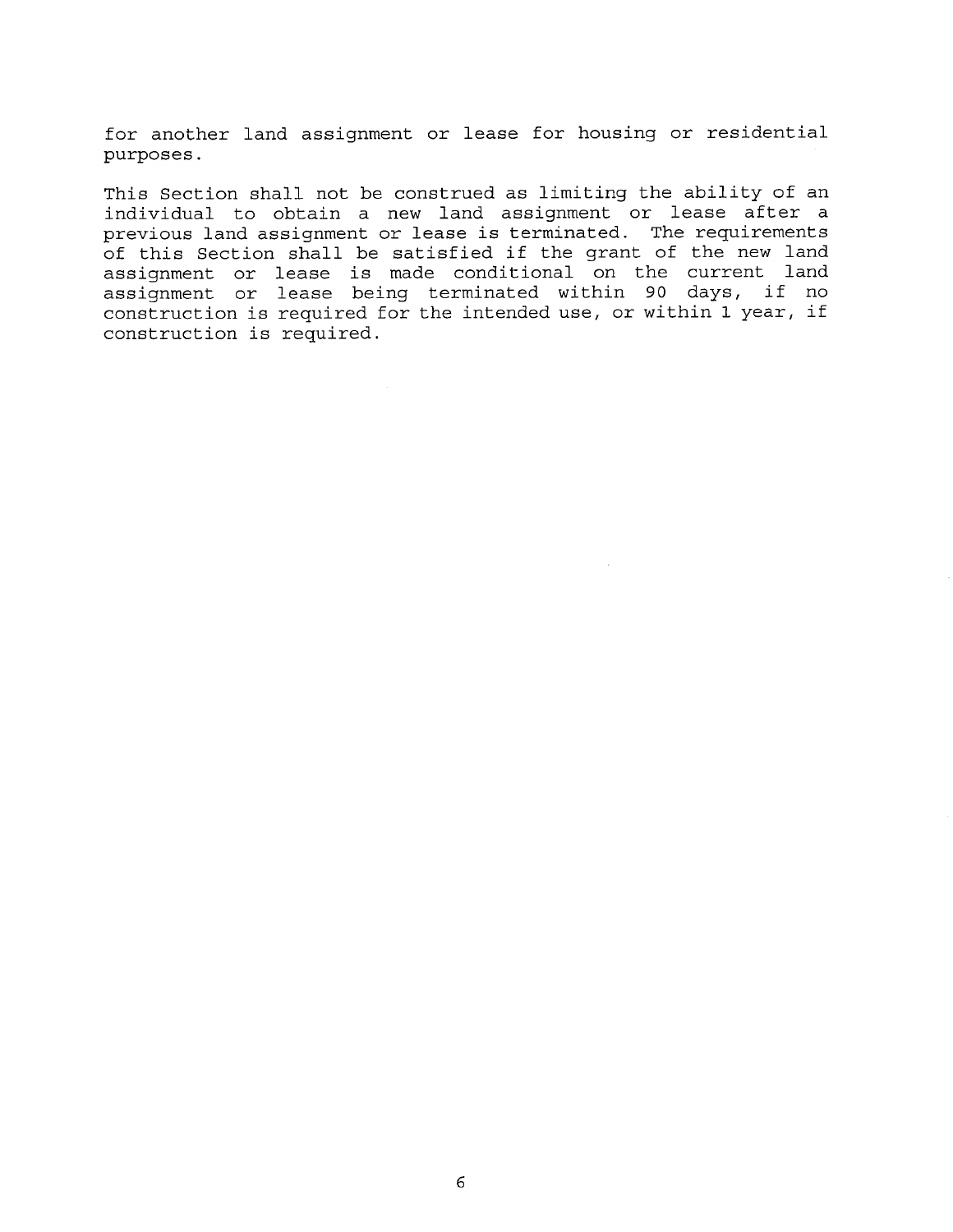# **CHAPTER 3 LAND ASSIGNMENTS**

## **Section 301 Eligibility for Land Assignments**

Eligibility for land assignments is limited to:

- (a) Band members over the age of 18;
- (b) organizations and business entities wholly owned by the Band; and
- (c) the Band itself.

Each individual Band member applying for a land assignment shall be subject to a criminal history investigation as required under FDL Ordinance 402/09.

#### **Section 302 Land Available for Land Assignments**

Land assignments may only be made if (a) the land assignment involves Band lands, (b) the land is not subject to an existing land assignment or lease, and (c) the use of the land is consistent with the policies and ordinances of the Reservation Business Committee.

#### **Section 303 Housing Division Assignments**

A rental or home ownership agreement entered into between a Band member and the Fond du Lac Housing Division shall serve, as a matter of law, as a land assignment. Land assignments made through the Housing Division shall be made in accordance with all policies, procedures, rules, and ordinances applicable to rental and home ownership agreements. The land assignment shall remain in place or be terminated according to the provisions of the rental or home ownership agreement. In the event that a Band member pays for the a Housing Division home ownership house in full and becomes a home owner pursuant to the provisions of the home ownership agreement, the Band member shall be given a separate residential assignment pursuant to Section 305.

#### **Section 304 Fond du Lac Development House Assignments**

A rental or home ownership agreement between a Fond du Lac Band member and Fond du Lac Development for a Fond du Lac Development house shall serve, as a matter of law, as a land assignment. Land assignments involving Fond du Lac Development houses shall be made by the Reservation Business Committee. The land assignment shall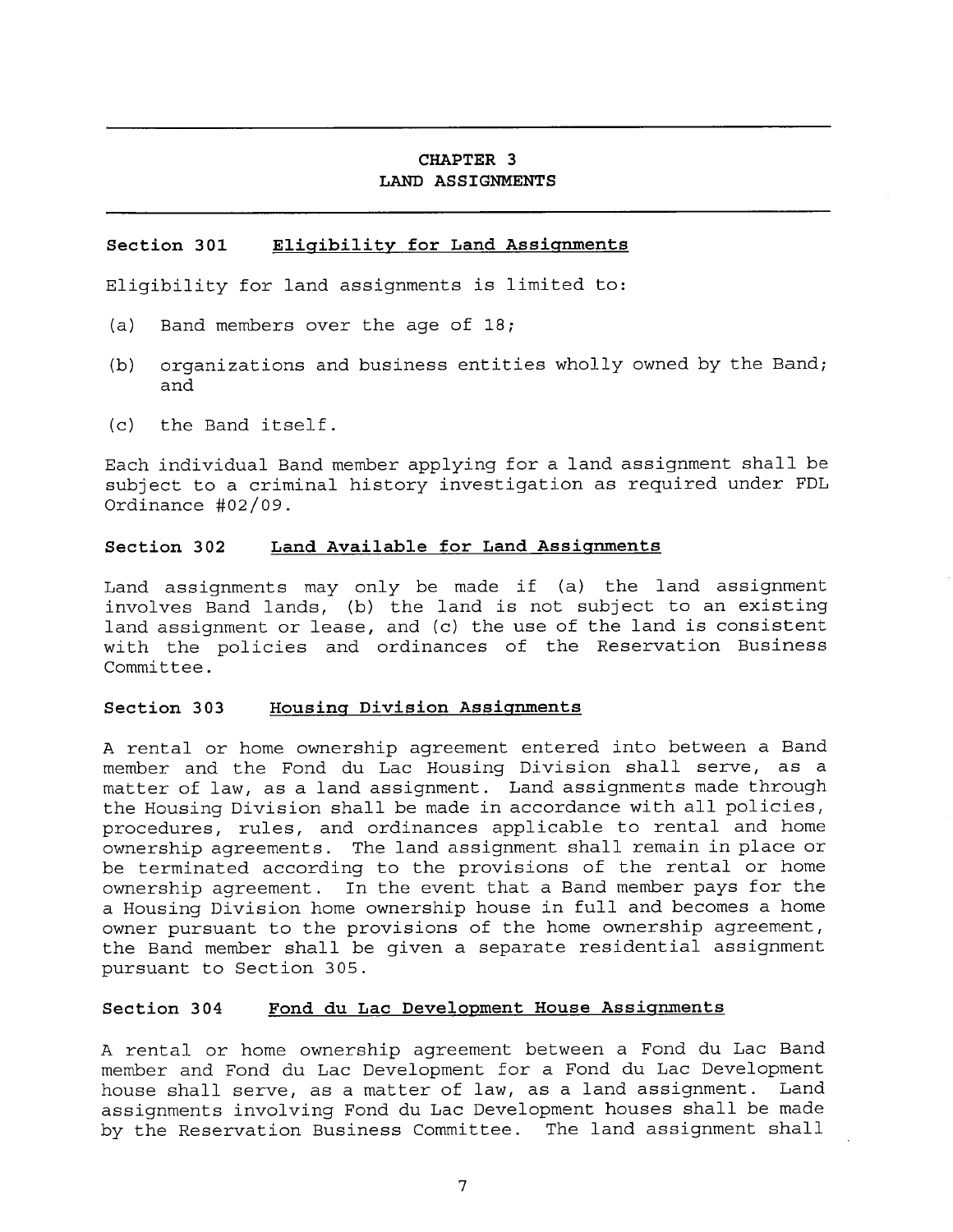remain in place or be terminated according to the provisions of the rental or home ownership agreement. In the event that a Band member pays for a Fond du Lac Development home ownership house in full and becomes a home owner pursuant to the provisions of the home ownership agreement, the Band member shall be given a separate land assignment for residential purposes pursuant to Section 305.

#### **Section 305 Land Assignments for Residential Purposes**

A land assignment may be made to an eligible Band member for residential purposes. The length, continuation, or renewal of a land assignment for residential purposes may be conditioned on the construction, maintenance, or use by the assignee of a residential house on the assigned land.

# **Section 306 Agricultural, Commercial, Governmental, and Recreational Assignments**

A land assignment may be made for agricultural, commercial, governmental, or recreational purposes. The length, continuation, or renewal of a land assignment for agricultural, commercial, governmental, or recreational purposes may be conditioned on the construction or maintenance of a building on the assigned land or the use or type of use of the assigned land.

#### **Section 307 Land Assignment Procedures**

To obtain a land assignment for residential, agricultural, commercial, or recreational purposes, an eligible applicant must apply to the Resource Management Division, follow all applicable procedures, and pay all applicable fees. After the application is processed, the application shall be reviewed by the Fond du Lac Land Use Committee and shall be approved or denied by the Reservation Business Committee. If the application is approved, a written land assignment agreement shall be signed by the assignee and the Chair and Secretary/Treasurer of the Band.

#### **Section 308 Assignments of Allotted Lands**

A land assignment may be made involving allotted land only if the Band or the Minnesota Chippewa Tribe has an interest in the allotted land. The allottees shall be entitled to notice of the assignment and just compensation for the use of the assigned land.

## **Section 309 Duration of Assignments**

Land assignments for residential, agricultural, commercial, and recreational purposes may be made for terms not to exceed 25 years but may include provisions authorizing a renewal or extension for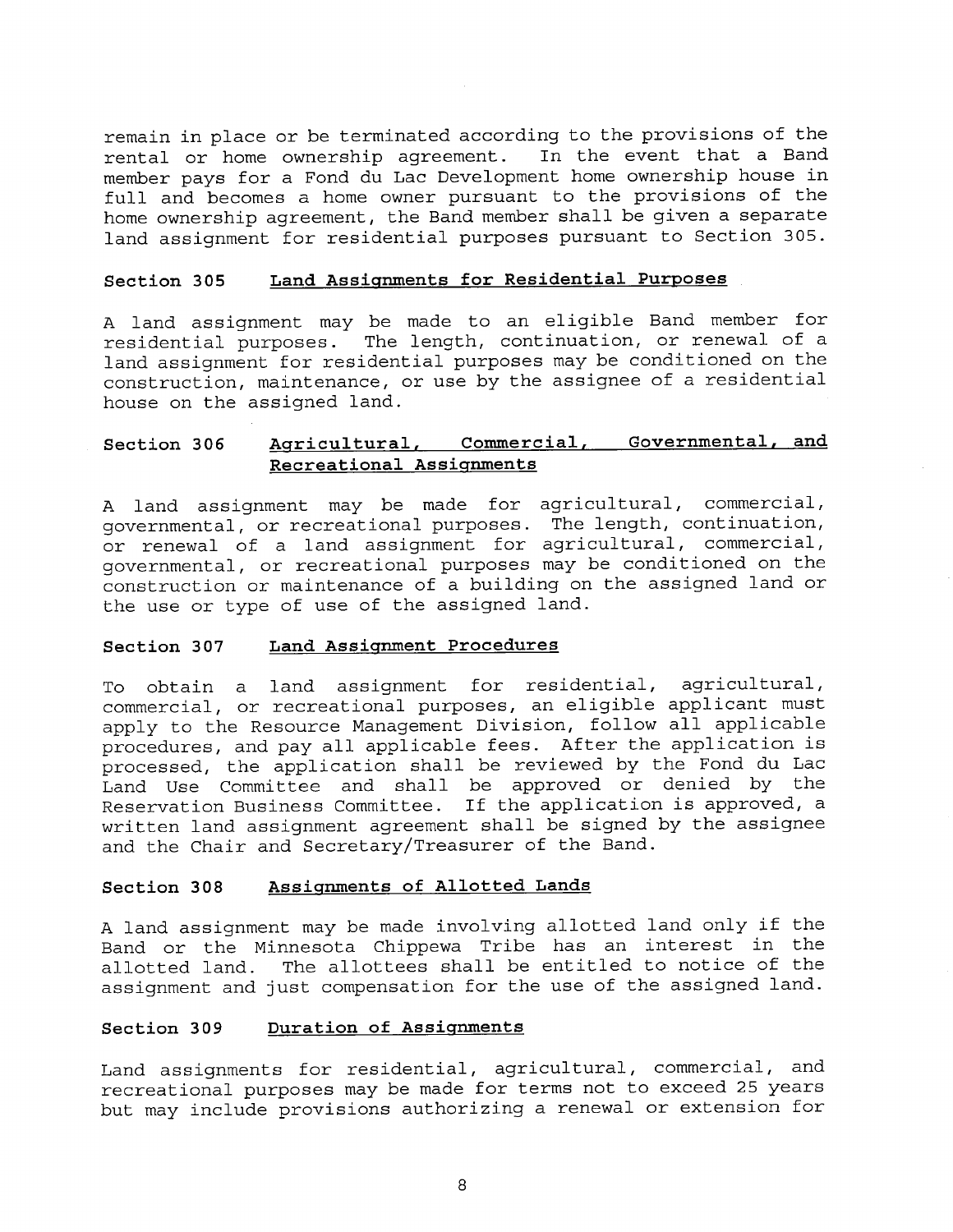one additional term not to exceed 25 years. Land assignments for governmental purposes may be made for an indefinite term.

#### **Section 310 Inheritance of Assignments**

A land assignment may be inherited only if the provisions of the land assignment permit it to be inherited.

## **Section 311 Transfer of Assignments**

A land assignment may be transferred to an eligible Band member only if the provisions of the land assignment permit it to be transferred. A land assignment cannot be transferred to a non-Band member.

## **Section 312 Termination of Assignments**

A land assignment shall be terminated according to its provisions. Notwithstanding the provisions of the land assignment, a land assignment may be terminated by the Band if the assignee is paid just compensation.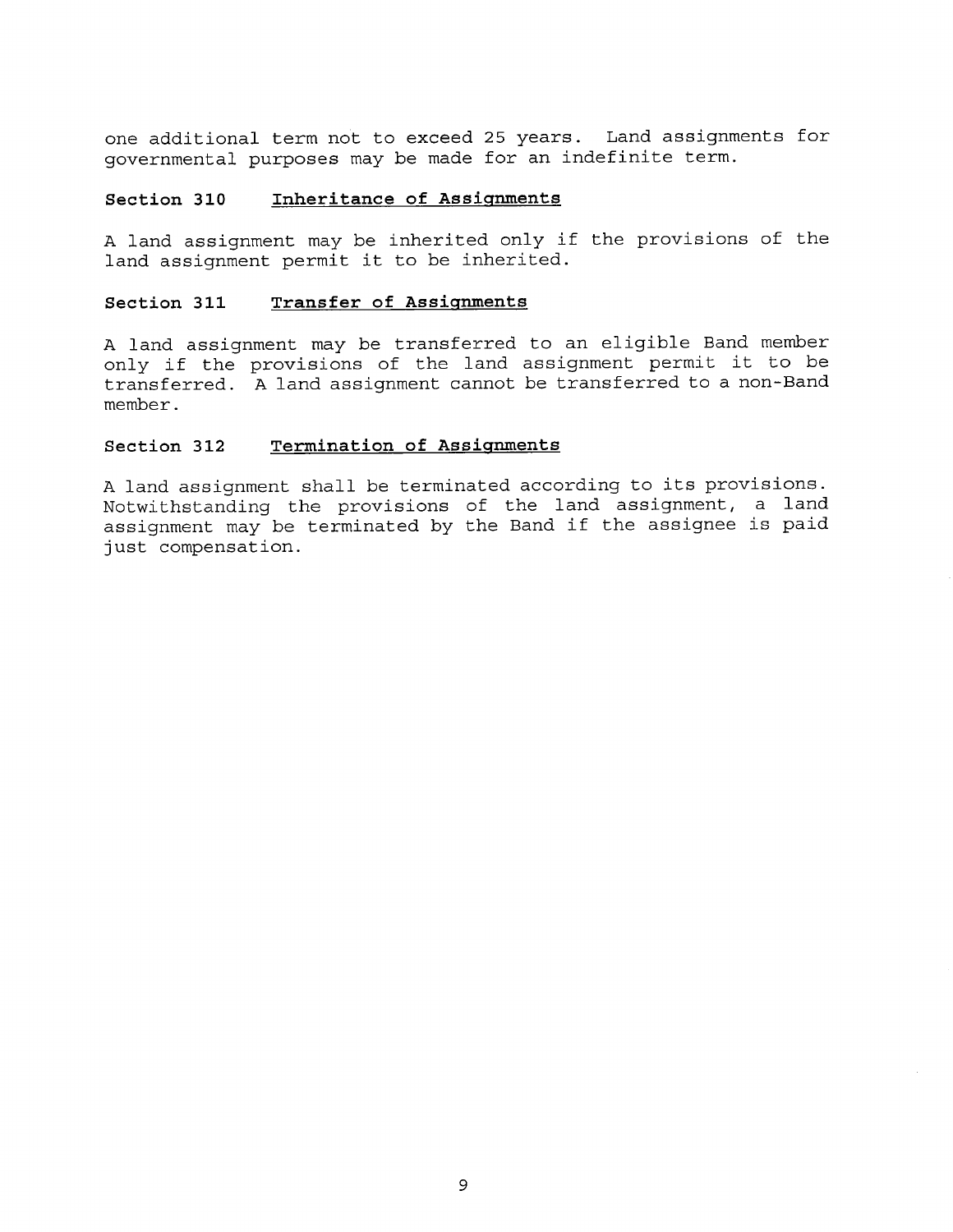#### **CHAPTER 4 LAND LEASES**

#### **Section 401 Required Leases**

A written lease is required in the following situations:

- (a) Non-Band Members. A lease is required to give a non-Band member any formal right to use Band lands. A lease is not required, however, when the non-Band member is a co-occupant of land that is assigned or leased to a Band member.
- (b) Security Interests. A lease is required when Band lands will be used as part of a security interest for a home under Section 184 of the Native American Housing Assistance Act of 1996, the Department of Veteran's Affairs Direct Home Loans for Native American Veterans Living on Trust Lands program, or a similar program.

If the required lease involves trust or allotted land, the lease shall require approval by the BIA.

#### **Section 402 Leases of Allotted Lands**

It is the Band's policy to avoid leases of allotted lands and to eliminate fractionation by purchasing allotment interests. In order to promote this policy, all proposed leases of allotted lands must be reviewed and approved by the Fond du Lac Legal Affairs Office. A lease may be approved if the lease is necessary to protect the rights of the assignee and the allottees. The lease protect the rights of the assignee and the allottees. The lease<br>shall be in writing and shall require approval by the BIA. This shall be in writing and shall require approval by the BIA. lease shall be in addition to any land assignment required under Section 308.

#### **Section 403 Lease Procedures**

To obtain a lease, a person shall apply to the Resource Management Division, follow all applicable procedures, and pay all applicable fees. After the application is processed, the application shall be reviewed by the Land Use Committee and shall be approved or denied by the Reservation Business Committee.

#### **Section 404 Duration of Leases**

If a lease requires approval by the BIA, then the maximum term of the lease shall be governed by federal law. Leases not requiring BIA approval may be made for terms not to exceed 25 years but may include provisions authorizing a renewal or extension for one additional term not to exceed 25 years.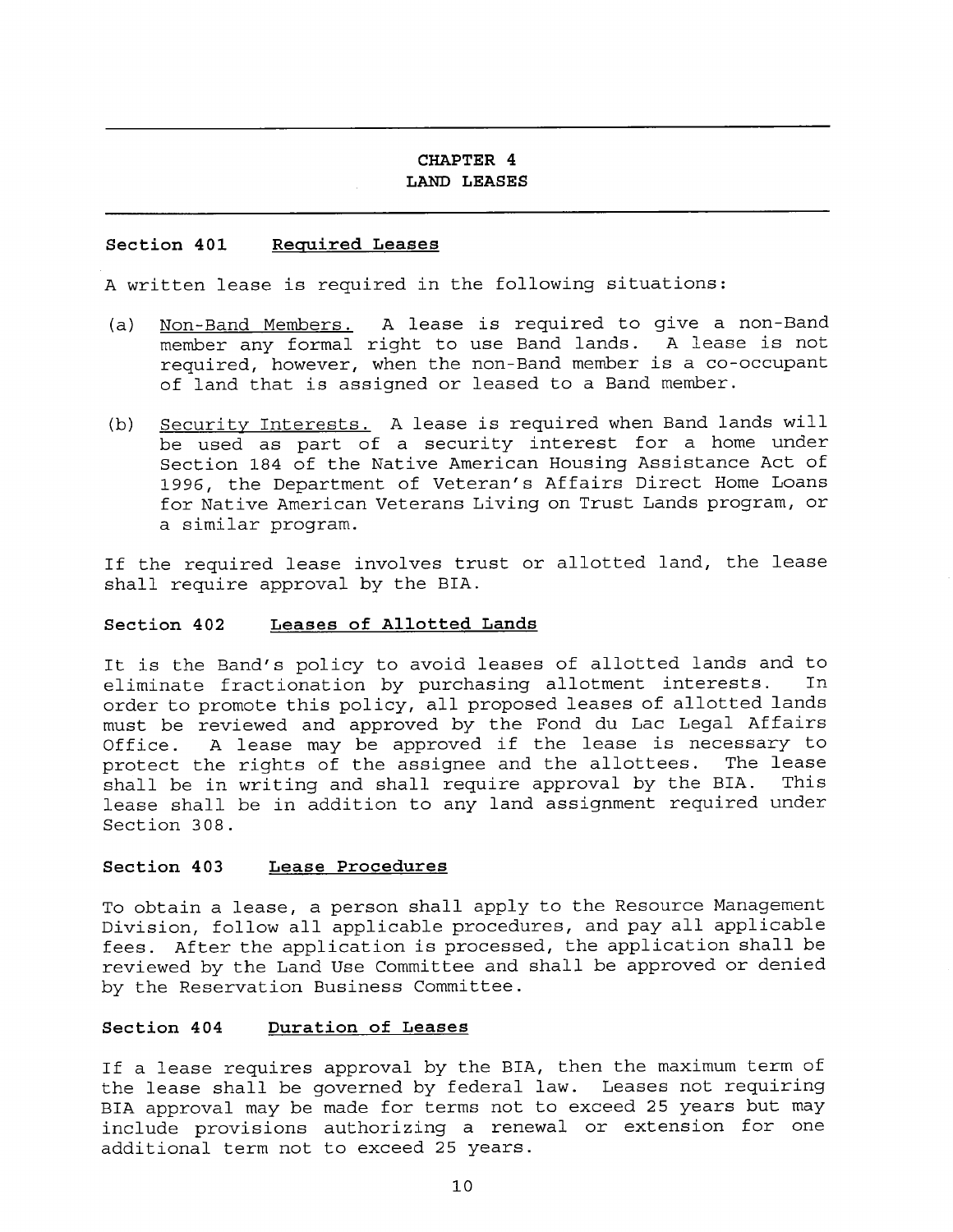## **Section 405 Inheritance of a Lease Interest**

A lease may be inherited only if the provisions of the lease permit it to be inherited.

# **Section 406 Transfer of a Lease Interest**

An interest in a lease may be transferred to a third party only if the provisions of lease permit it to be transferred.

## **Section 407 Lease Termination**

A lease shall be terminated according to its provisions. Notwithstanding the provisions of the lease, a lease may be terminated by the Band if the lessee is paid just compensation, unless termination is prohibited by federal law.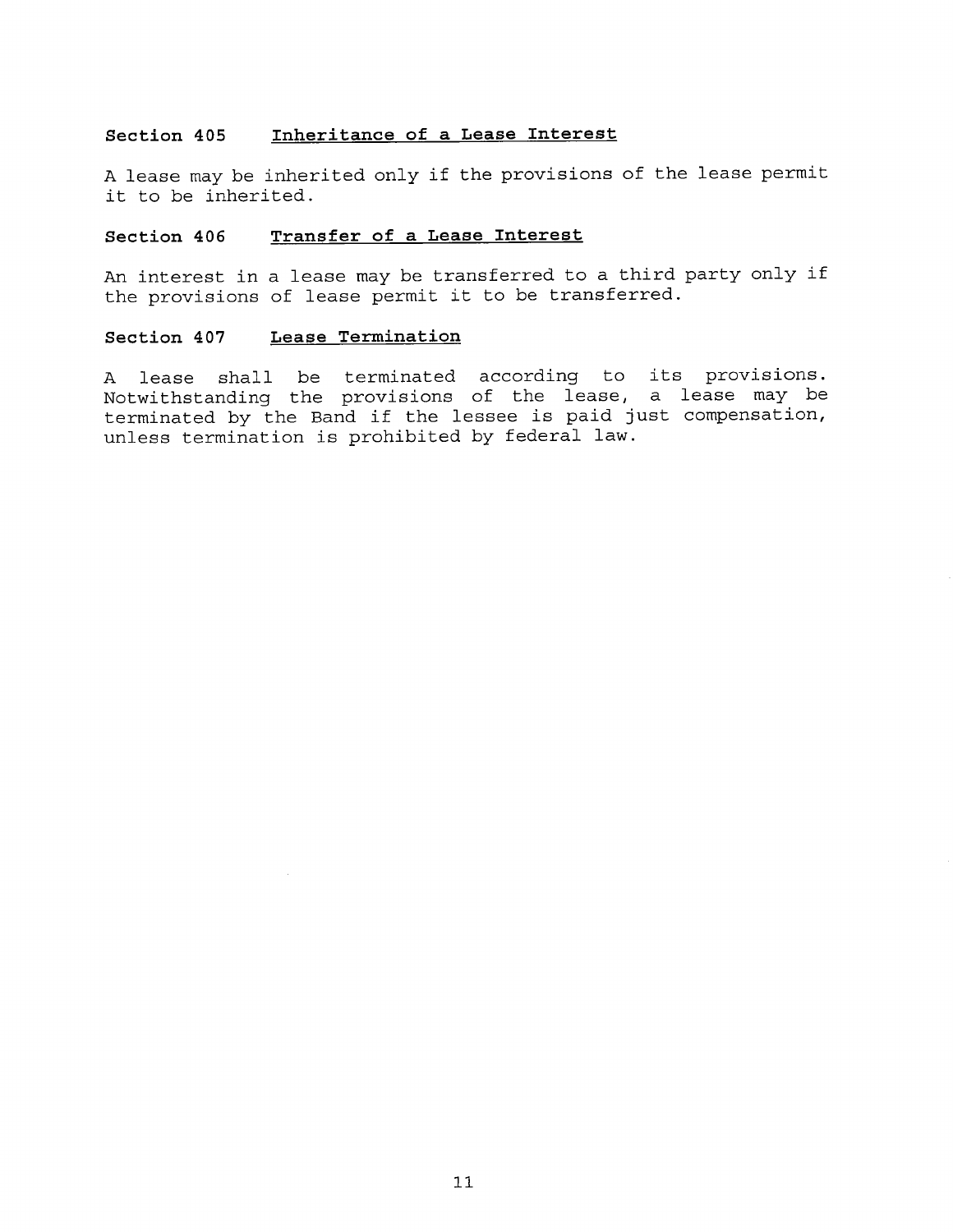# **CHAPTER 5 RECORDING OF ASSIGNMENTS AND LEASES**

## **Section 501 Creation and Maintenance of a Land Recording System**

The Resource Management Division shall create and maintain a land recording system, which shall be separate from any land recording system maintained by the BIA. The land recording system shall record all interests in Band lands which pre-exist or are granted pursuant to this Ordinance.

#### **Section 502 Recording of Assignments**

The Resource Management Division shall record all assignments of Band lands in the land recording system. In order to facilitate the recording of assignments, the Director of the Housing Division shall forward information about changes in rental or home ownership agreements to the Resource Management Division at least once per month. Assignments shall be recorded when received by the Resource Management Division.

#### **Section 503 Recording of Leases**

The Resource Management Division shall record all leases in the land recording system. If a lease requires approval by the BIA under Section 401 or Section 402, then the lease shall also be recorded with the BIA.